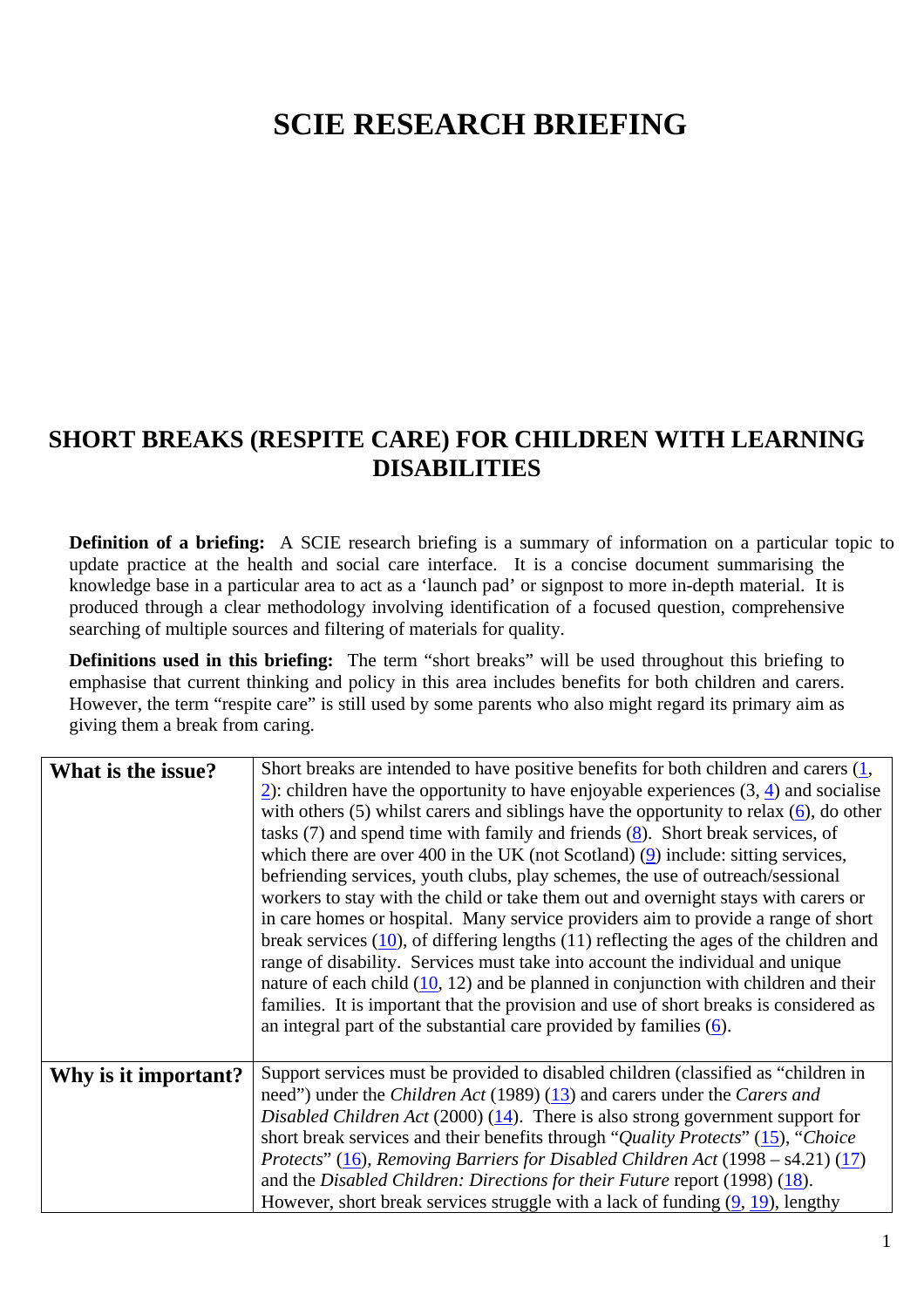|                                 | waiting lists $(1, 20, 21)$ , moving and handling issues $(4, 22)$ and difficulty in<br>recruiting suitable short break carers $(4)$ . Many families use short break services in<br>a crisis $(23)$ and not in a planned way $(24)$ . As well as a need to consult children<br>using the services $(25, 26)$ , the wishes of carers need to be acted upon: this<br>includes the need for more services (12), more choice $(2, 12, 27)$ , more service<br>flexibility $(2, 9, 10)$ , higher quality services $(28, 29)$ family-based breaks (12, 30)<br>and a move away from hospital-based breaks $(10, 31)$ . Short breaks can help to<br>alleviate a major problem of carer stress $(19, 32, 33)$ , which is particularly acute<br>for children with severe, multiple disabilities (34) although in a minority of<br>instances, carer stress may actually increase $(5, 31)$ .                                                                                                                                                                                                                                                                                                                                                                                                                                                                                                                                                                                                                                                                                                                                                                                                                                                                                                                                                                                                                                                                                                                                                                                                                                                                                                                                                                                                                                                                                                                                                                                                                                                                                                                                                                                        |
|---------------------------------|-------------------------------------------------------------------------------------------------------------------------------------------------------------------------------------------------------------------------------------------------------------------------------------------------------------------------------------------------------------------------------------------------------------------------------------------------------------------------------------------------------------------------------------------------------------------------------------------------------------------------------------------------------------------------------------------------------------------------------------------------------------------------------------------------------------------------------------------------------------------------------------------------------------------------------------------------------------------------------------------------------------------------------------------------------------------------------------------------------------------------------------------------------------------------------------------------------------------------------------------------------------------------------------------------------------------------------------------------------------------------------------------------------------------------------------------------------------------------------------------------------------------------------------------------------------------------------------------------------------------------------------------------------------------------------------------------------------------------------------------------------------------------------------------------------------------------------------------------------------------------------------------------------------------------------------------------------------------------------------------------------------------------------------------------------------------------------------------------------------------------------------------------------------------------------------------------------------------------------------------------------------------------------------------------------------------------------------------------------------------------------------------------------------------------------------------------------------------------------------------------------------------------------------------------------------------------------------------------------------------------------------------------------------------------|
| What does the<br>research show? | Research confirms that along with waiting lists for short breaks, families are not<br>getting as many short breaks as they would like nor breaks for as long as they<br>would like. Children with complex health needs $(1)$ , "challenging" behaviour $(35)$<br>and disabilities such as autistic spectrum disorders $(36)$ are less likely to have short<br>breaks $(1)$ , as well as boys and youngsters from mixed race or minority ethnic<br>communities $(35, 37)$ , although some studies have found that severely disabled<br>children use short break services more (34). Studies show that families prefer<br>home-based breaks (30) to breaks in care homes or hospitals and would like more<br>choice in the type of break available (11): short breaks during school holidays and<br>in the form of play schemes are particularly popular with families $(10, 31, 38)$ .<br>Research shows that minority ethnic children are more likely to be placed in<br>institutions than family settings $(39)$ and are more likely to be unaware of short<br>break services $(20)$ , that low income families use a narrower range of services than<br>other families $(10)$ and that very young children are less likely to have short breaks<br>$(20, 30, 40)$ . There is also evidence that whilst carers benefit from the use of short<br>break services (33), this can be accompanied by feelings of guilt $(6)$ , loss (5),<br>concerns about safety $(12)$ and an increase in carer stress $(6)$ . There is also<br>increasing consultation of children both about the services they would like to<br>receive and their assessment of existing short break services $(26)$ . Some studies<br>suggest that there is a lack of adapted housing, moving/handling issues and a lack<br>of short break carers (4). Research examining the use of salaried carers to address<br>carer recruitment problems found benefits including improved stability of<br>placements, a greater level of commitment by carers and a more experienced pool<br>of carers $(35)$ . However, there is some concern about existing research<br>methodologies $(20)$ , including methodological flaws $(33)$ and small sample sizes<br>$(8)$ . Much of the literature is descriptive in nature (11) which is of value in<br>exploring the viewpoints of children and their carers. More research is needed is<br>needed on the outcomes and benefits of short break services $(11, 34, 41)$ , the views<br>of children using them $(7, 10)$ , the cost-benefits of different types of service $(10, 10)$<br>11) and the development of effective models for short break care (32, 34). |
| What do I need to<br>do?        | Be aware of local short break services and how to access them.<br>٠<br>Obtain the resource pack "I'll Go First: The Planning and Review Toolkit for<br>$\bullet$<br>Use with Children with Disabilities" intended to support social workers in<br>consulting disabled children in short-term care. Details can be found at<br>http://cnb-<br>host4.clickandbuild.com/cnb/shop/tcs?listPos=&productID=21&search=&op=<br>catalogue-product_info-null&prodCategoryID=8<br>Look at the "Quality Protects" website at<br>http://www.dfes.gov.uk/qualityprotects/                                                                                                                                                                                                                                                                                                                                                                                                                                                                                                                                                                                                                                                                                                                                                                                                                                                                                                                                                                                                                                                                                                                                                                                                                                                                                                                                                                                                                                                                                                                                                                                                                                                                                                                                                                                                                                                                                                                                                                                                                                                                                                             |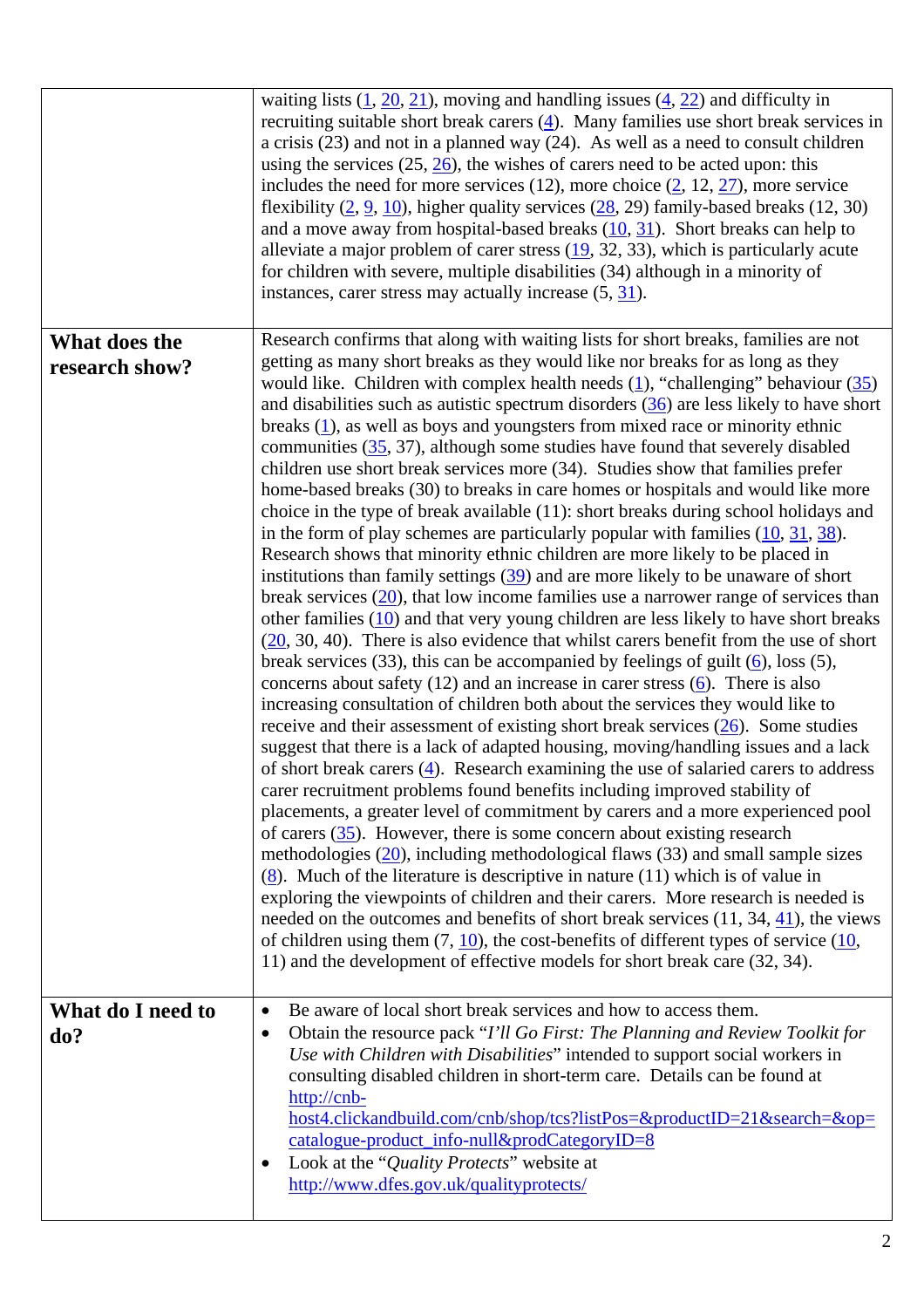| What are the<br>implications? | An increase in funding and continuity of funding is needed to provide the variety<br>of services required (29). To do this, service providers need to obtain accurate<br>information on the numbers of children with complex health needs to assist in                                                                                                                                                                                                                                                                                                                                                                    |
|-------------------------------|---------------------------------------------------------------------------------------------------------------------------------------------------------------------------------------------------------------------------------------------------------------------------------------------------------------------------------------------------------------------------------------------------------------------------------------------------------------------------------------------------------------------------------------------------------------------------------------------------------------------------|
|                               | planning $(31)$ : this should mean that the substantial minority of families who do<br>not use short break services at all can be identified. At a local level, services need<br>to be developed and information about them disseminated to the families most<br>likely to benefit $(2, 31, 42)$ . In particular, services need to be targeted to children<br>from minority ethnic groups, low income households or large families to address<br>current access inequalities (29) and increased provision of school holiday breaks.<br>More trained carers $(21)$ would help to reduce waiting lists and enabling them to |
|                               | have a paid and professional standing $(4, 5)$ might allow quality issues to be<br>addressed. Key worker support and guidance needs to reach as many as want it $(2)$<br>to enable individual short break services and families to be matched correctly $(31)$ .                                                                                                                                                                                                                                                                                                                                                          |
| Who can I contact?            | Shared Care Network at http://www.sharedcarenetwork.org.uk<br>$\bullet$                                                                                                                                                                                                                                                                                                                                                                                                                                                                                                                                                   |
|                               | Shared Care Scotland at http://www.sharedcarescotland.com<br>$\bullet$                                                                                                                                                                                                                                                                                                                                                                                                                                                                                                                                                    |
|                               | Crossroads (providing "in the home care" for carers) at<br>$\bullet$                                                                                                                                                                                                                                                                                                                                                                                                                                                                                                                                                      |
|                               | http://www.crossroads.org.uk/index.html                                                                                                                                                                                                                                                                                                                                                                                                                                                                                                                                                                                   |
|                               | Valuing People Support Team at http://www.valuingpeople.gov.uk/                                                                                                                                                                                                                                                                                                                                                                                                                                                                                                                                                           |
|                               | Learning Disability Task Force within the Department of Health at                                                                                                                                                                                                                                                                                                                                                                                                                                                                                                                                                         |
|                               | http://www.dh.gov.uk/PolicyAndGuidance/HealthAndSocialCareTopics/Learni                                                                                                                                                                                                                                                                                                                                                                                                                                                                                                                                                   |
|                               | ngDisabilities/LearningDisabilitiesTaskforce/DisabilitiesTaskforceMembership                                                                                                                                                                                                                                                                                                                                                                                                                                                                                                                                              |
|                               | /fs/en?CONTENT_ID=4001884&chk=Drqkqg                                                                                                                                                                                                                                                                                                                                                                                                                                                                                                                                                                                      |
|                               | National Forum for people with learning disabilities at                                                                                                                                                                                                                                                                                                                                                                                                                                                                                                                                                                   |
|                               | http://www.valuingpeople.org.uk/                                                                                                                                                                                                                                                                                                                                                                                                                                                                                                                                                                                          |
|                               | The Home Farm Trust at http://www.hft.org.uk/                                                                                                                                                                                                                                                                                                                                                                                                                                                                                                                                                                             |
|                               | The Foundation for People with Learning Disabilities at<br>http://www.learningdisabilities.org.uk/                                                                                                                                                                                                                                                                                                                                                                                                                                                                                                                        |
|                               |                                                                                                                                                                                                                                                                                                                                                                                                                                                                                                                                                                                                                           |
| <b>Where can I find</b>       | Directories of short break schemes are available from: Shared Care Network at                                                                                                                                                                                                                                                                                                                                                                                                                                                                                                                                             |
| examples of                   | http://www.sharedcarenetwork.org.uk/scn/dynamic/scn21.shtml                                                                                                                                                                                                                                                                                                                                                                                                                                                                                                                                                               |
|                               | Sharing Value at http://www.sharingvalue.co.uk/                                                                                                                                                                                                                                                                                                                                                                                                                                                                                                                                                                           |
| innovative practice?          | The Audit Commission has produced two factsheets on short breaks:                                                                                                                                                                                                                                                                                                                                                                                                                                                                                                                                                         |
|                               | Factsheet 8a: Short Breaks at http://www.audit-                                                                                                                                                                                                                                                                                                                                                                                                                                                                                                                                                                           |
|                               | commission.gov.uk/disabledchildren/factsheet8a.asp                                                                                                                                                                                                                                                                                                                                                                                                                                                                                                                                                                        |
|                               | Factsheet 8b: Short Breaks and Childcare: Questions to Ask Before Placing                                                                                                                                                                                                                                                                                                                                                                                                                                                                                                                                                 |
|                               | Your Child at http://www.audit-                                                                                                                                                                                                                                                                                                                                                                                                                                                                                                                                                                                           |
|                               | commission.gov.uk/disabledchildren/factsheet8b.asp                                                                                                                                                                                                                                                                                                                                                                                                                                                                                                                                                                        |
|                               | St Michael's House provides day and residential services to both children and                                                                                                                                                                                                                                                                                                                                                                                                                                                                                                                                             |
|                               | adults in the Dublin area, including family-based respite (7). See the website                                                                                                                                                                                                                                                                                                                                                                                                                                                                                                                                            |
|                               | at: http://indigo.ie/ $\sim$ smh/                                                                                                                                                                                                                                                                                                                                                                                                                                                                                                                                                                                         |
|                               | Middlesborough social services and the Shaftesbury Society have worked in                                                                                                                                                                                                                                                                                                                                                                                                                                                                                                                                                 |
|                               | partnership to provide a wide range of community-based respite services. See:<br>http://www.communitycare.co.uk/articles/article.asp?liarticleid=23911&liSecti                                                                                                                                                                                                                                                                                                                                                                                                                                                            |
|                               | onID=22&sKeys=voluntary+value+added&liParentID=26                                                                                                                                                                                                                                                                                                                                                                                                                                                                                                                                                                         |
|                               |                                                                                                                                                                                                                                                                                                                                                                                                                                                                                                                                                                                                                           |
| What are the views            | It is vital that disabled children are consulted about the services they receive $(21)$ ,                                                                                                                                                                                                                                                                                                                                                                                                                                                                                                                                 |
| of users and users            | including the issue of quality in services $(28)$ as services that respond directly to                                                                                                                                                                                                                                                                                                                                                                                                                                                                                                                                    |
|                               | user and family needs have a greater chance of success $(38)$ . It is also important                                                                                                                                                                                                                                                                                                                                                                                                                                                                                                                                      |
| groups?                       | that efforts are made to consult children directly (25), through communication aids                                                                                                                                                                                                                                                                                                                                                                                                                                                                                                                                       |
|                               | if necessary, rather than through the advocacy of family members (40). Research                                                                                                                                                                                                                                                                                                                                                                                                                                                                                                                                           |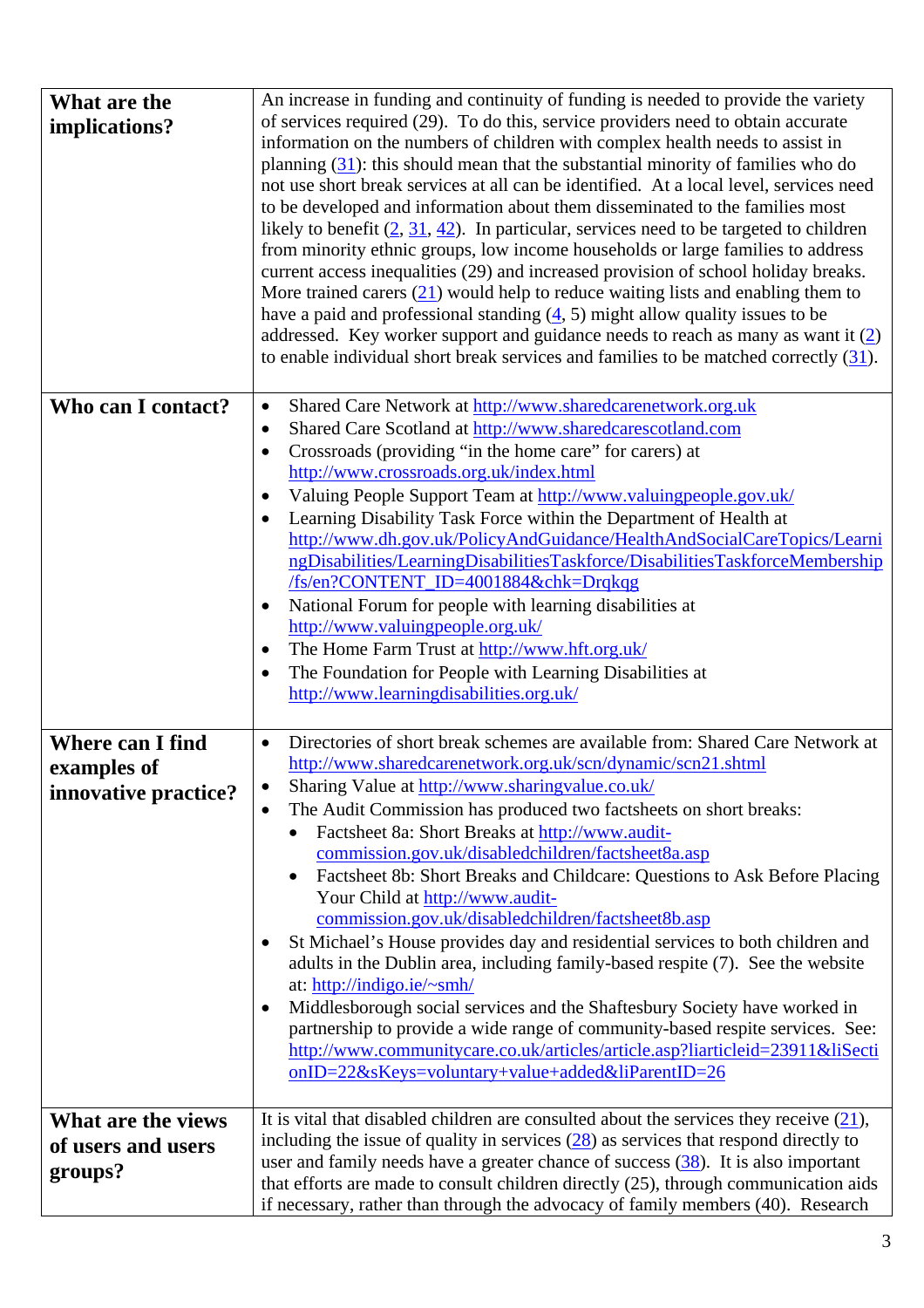|                         | studies have shown that children appeared to enjoy short breaks with family carers<br>$(9, 43)$ and holiday schemes (23, $38$ ) although a minority had unhappy experiences<br>of residential short breaks $(24, 25, \frac{44}{9})$ , including acute homesickness (5). Four<br>specific quality indicators in relation to short breaks were highlighted by children:<br>opportunities to meet and make friends, having a variety of activities, opportunities<br>to develop independence and having a break from their family $(28)$ . A group of<br>parents identified the following issues as the most important: continuity of carer,<br>consistency of service, concern about what will happen when children are<br>older/grow up, the appropriateness of placements so that the individual is<br>recognised, using the wealth of experience in family networks, the need for a<br>directory of provision and the difficulties of schemes funded over a limited period.<br>Good outcomes were stated as the child appearing happy, a reduction in carer<br>stress, breaks given when needed and not cancelled, the continued use of known<br>and trusted carers and offering a variety of experiences. |
|-------------------------|-------------------------------------------------------------------------------------------------------------------------------------------------------------------------------------------------------------------------------------------------------------------------------------------------------------------------------------------------------------------------------------------------------------------------------------------------------------------------------------------------------------------------------------------------------------------------------------------------------------------------------------------------------------------------------------------------------------------------------------------------------------------------------------------------------------------------------------------------------------------------------------------------------------------------------------------------------------------------------------------------------------------------------------------------------------------------------------------------------------------------------------------------------------------------------------------------------------|
| <b>Resource sites</b>   | See the Valuing People Support Team website for resources linked to "Valuing"<br>$\bullet$<br>People" at http://www.valuingpeople.gov.uk/papers.htm<br>The Learning Disabilities pages in the Department of Health website has a list<br>$\bullet$<br>of other sites of interest at<br>http://www.dh.gov.uk/PolicyAndGuidance/HealthAndSocialCareTopics/Learni<br>ngDisabilities/WhatsNewWithinLearningDisabilities/fs/en?CONTENT_ID=40<br>31682&chk=ozmMhZ<br>See the National electronic Library for Learning Disabilities (NeLLD), part of<br>the National electronic Library for Health at http://www.minervation.com/ld/<br>The Foundation for People with Learning Disabilities has a "Getting Help"<br>section at http://www.learningdisabilities.org.uk/page.cfm?pagecode=GH<br>The Department of Health "Integrated Children's System" has a list of<br>٠<br>resources on involving disabled children at<br>http://www.children.doh.gov.uk/integratedchildrenssystem/involving2.htm<br>Search CareData freely available via the Electronic Library for Social Care<br>Search ASSIA.                                                                                                                |
| <b>Comments</b>         | Please address all comments, suggestions or ideas for improvement to the<br>ScHARR Library at scharrlib@shef.ac.uk                                                                                                                                                                                                                                                                                                                                                                                                                                                                                                                                                                                                                                                                                                                                                                                                                                                                                                                                                                                                                                                                                          |
| <b>Acknowledgements</b> | Thank you to experts and service users for their contributions to this briefing.                                                                                                                                                                                                                                                                                                                                                                                                                                                                                                                                                                                                                                                                                                                                                                                                                                                                                                                                                                                                                                                                                                                            |

*Date of first draft – December 2003 Date of latest version – May 2004 Next update due – December 2004*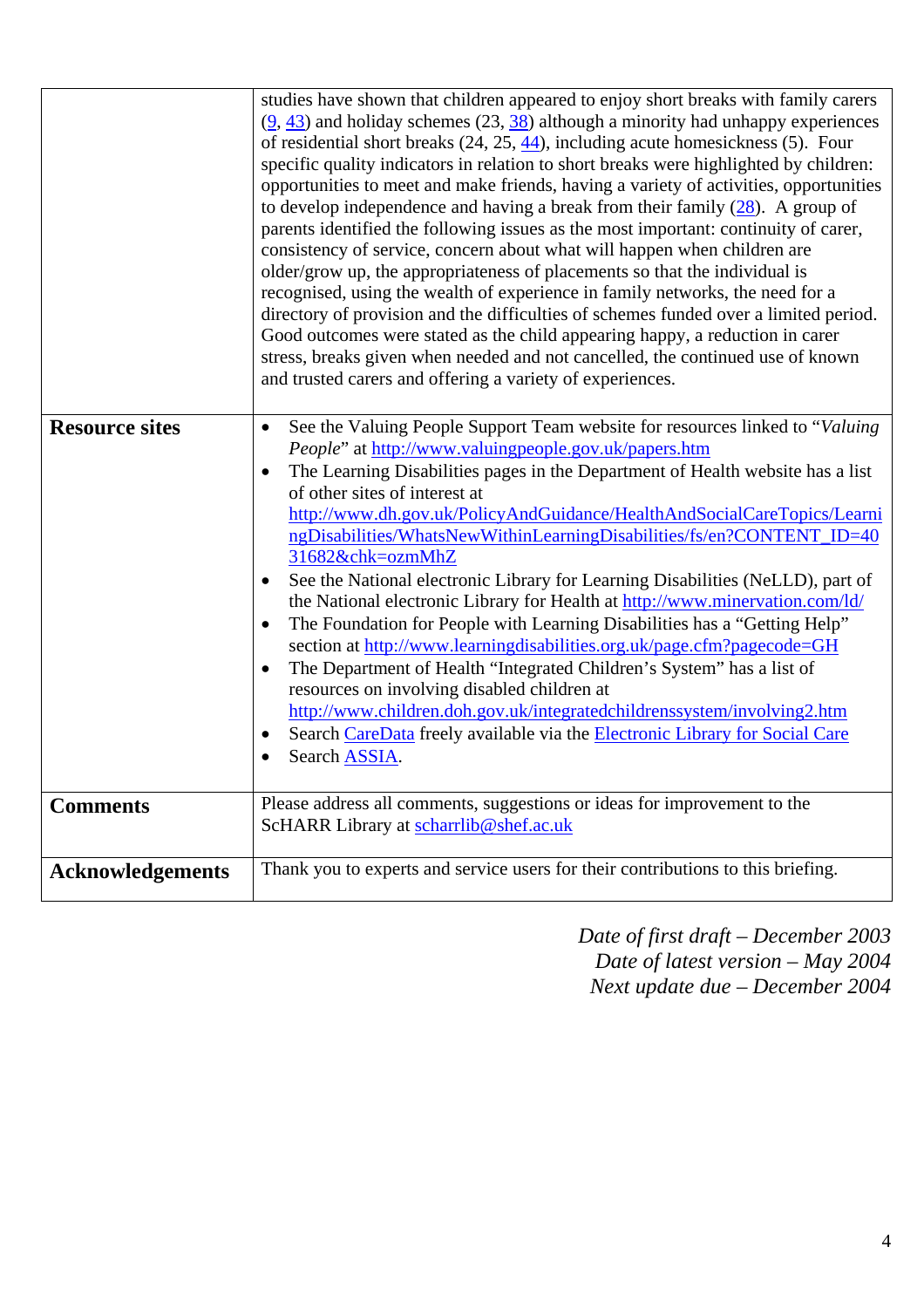## **REFERENCES**

(1) Mencap (2003) *Breaking point: A report on caring without a break for children and adults with profound learning disabilities.* Mencap. London. Available at: http://www.mencap.org.uk/download/breaking\_point\_report.pdf

UK short report, including parents' accounts of caring for a child with disabilities.

(2) Treneman M. Corkery A. Dowdney L. Hammond J. (1997) Respite-care needs – met and unmet: assessment of needs for children with disability. *Developmental Medicine & Child Neurology* **39**(8): 548-553. Abstract available at: http://www.ncbi.nlm.nih.gov/entrez/query.fcgi?cmd=Retrieve&db=PubMed&list\_uids=9295 851&dopt=Abstract

UK qualitative study with questionnaires from 308 families on carer stress and use of respite care.

(3) Stalker K. (1992) An Overview of Short Term Care Services for People with Learning Difficulties. *Social Services Research* **41**: 25-30.

UK service overview.

(4) Shared Care Network (2003) *Too Disabled for Care?* Available at: http://www.sharedcarenetwork.org.uk/scn/files/Too\_Disabled\_for\_Care\_report\_Sept03.doc

UK report.

(5) Stalker K. (1988) Family-based respite care for children with severe learning difficulties: an evaluation of the Lothian scheme. *Social Services Research* **1**:1-10.

UK quantitative and qualitative research using semi-structured interviews (30 parents and 30 respite carers) and postal questionnaires (22 social care professionals).

(6) Hartrey L. Wells J.S.G. (2003) The meaning of respite care to mothers of children with learning disabilities: two Irish case studies. *Journal of Psychiatric and Mental Health Nursing* **10**: 335-342. Abstract available at: http://www.blackwellsynergy.com/openurl?genre=article&sid=nlm:pubmed&issn=1351- 0126&date=2003&volume=10&issue=3&spage=335

Eire case study of two mothers who were primary carers including a written reflection and 24-hour diary.

(7) Kelleher J. (2001) Family Based Respite – the experience for children and adults with learning disabilities in St Michael's House. *Irish Social Worker* **19**(2-3): 19-21.

Eire case study of a new model of family-based respite.

(8) McNally S. Ben-Shlomo Y. Newman S. (1999) The effects of respite care on informal carers' well-being: a systematic review. *Disability and Rehabilitation* **21**(1): 1-14. Abstract available at:

http://www.ncbi.nlm.nih.gov/entrez/query.fcgi?cmd=Retrieve&db=PubMed&list\_uids=1007 0598&dopt=Abstract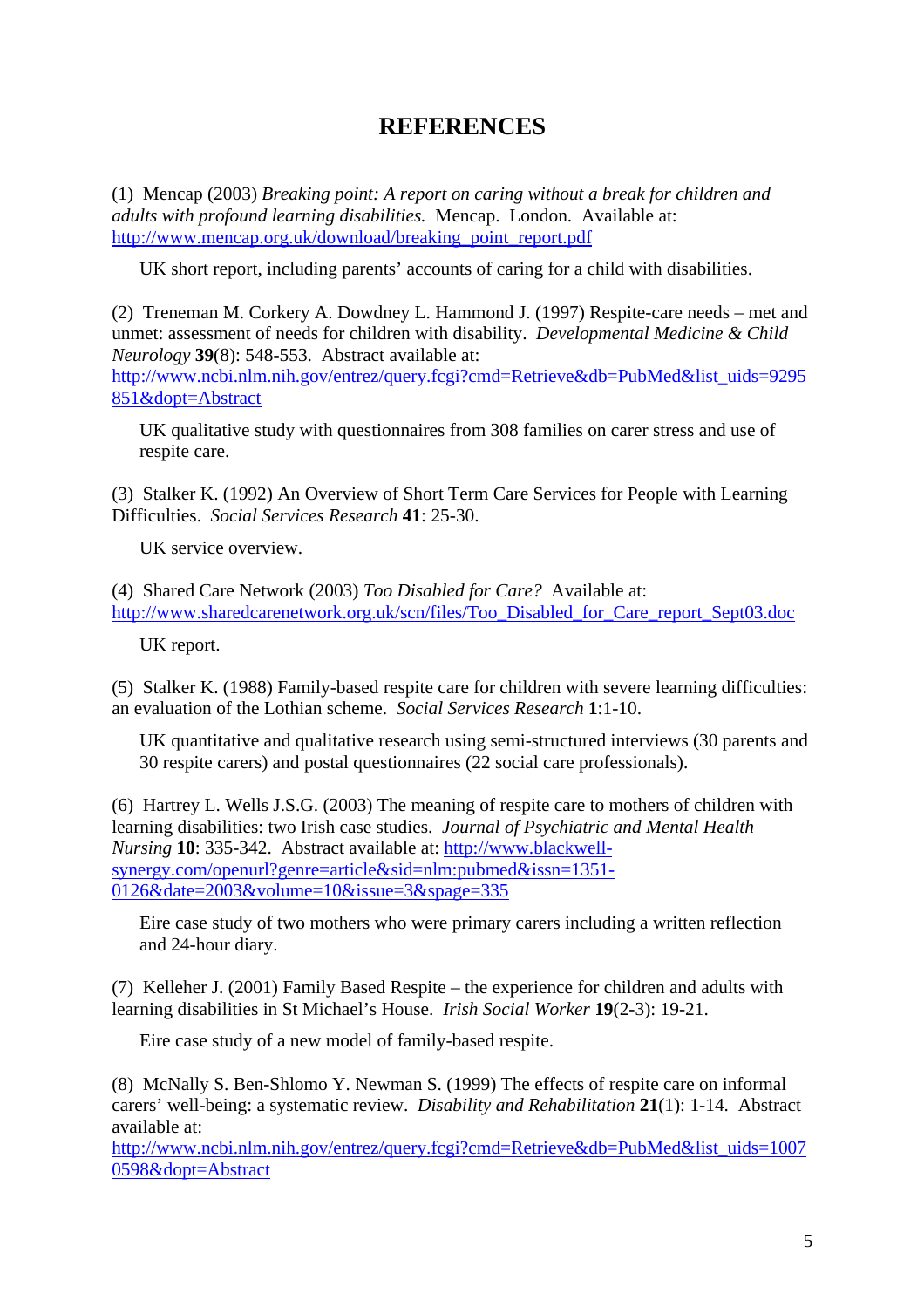UK systematic review covering 29 studies on the effects of respite intervention.

(9) Prewett B. (1999) Short-Term Break, Long-Term Benefit: Using family-based short breaks for disabled children and adults. *JUSSR/Community Care magazine.* London. Abstract available at: http://www.jrf.org.uk/knowledge/findings/socialcare/979.asp

UK qualitative study involving a questionnaire survey of 38 people with disabilities, both children and adults.

(10) McConkey R. Adams L. (2000) Matching short break services for children with learning disabilities to family needs and preferences. *Child: Care, Health and Development* **26**(5): 429-444. Abstract available at:

http://www.ncbi.nlm.nih.gov/entrez/query.fcgi?cmd=Retrieve&db=PubMed&list\_uids=1099 8005&dopt=Abstract

Northern Ireland census of 476 short break users and structured questionnaire for 85 families together with discriminant analyses of children/families receiving each type of short break.

(11) Pollock N. Law M. King S. Rosenbaum P. (2001) *Respite Services: A Critical Review of the Literature.*

Canadian literature review.

(12) Duff G. (1992) Respite Choice. *Nursing Times* **88**(33): 65-66.

UK short policy and practice review.

(13) Department of Health (1989) *Children Act.* HMSO. London. Available at: http://www.hmso.gov.uk/acts/acts1989/Ukpga\_19890041\_en\_1.htm

UK government legislation.

(14) Department of Health (2000) *Carers and Disabled Children Act.* HMSO. London. Available at: http://www.hmso.gov.uk/acts/acts2000/20000016.htm

UK government legislation.

(15) Department of Health (1998) *Quality Protects.* Available at: http://www.children.doh.gov.uk/qualityprotects/index.htm

Web pages on the government's "Quality Protects" initiative.

(16) Department of Health *Choice Protects.* Available at: http://www.children.doh.gov.uk/choiceprotects/index.htm

Web pages on the government's "Choice Protects" initiative.

(17) Department of Health (1998) *Removing barriers for disabled children: inspection of services to disabled children and their families.* Department of Health. London. Details available at:

http://www.dh.gov.uk/PublicationsAndStatistics/LettersAndCirculars/ChiefInspectorLetters/ ChiefInspectorLettersArticle/fs/en?CONTENT\_ID=4004067&chk=gJh0RH

Central government report.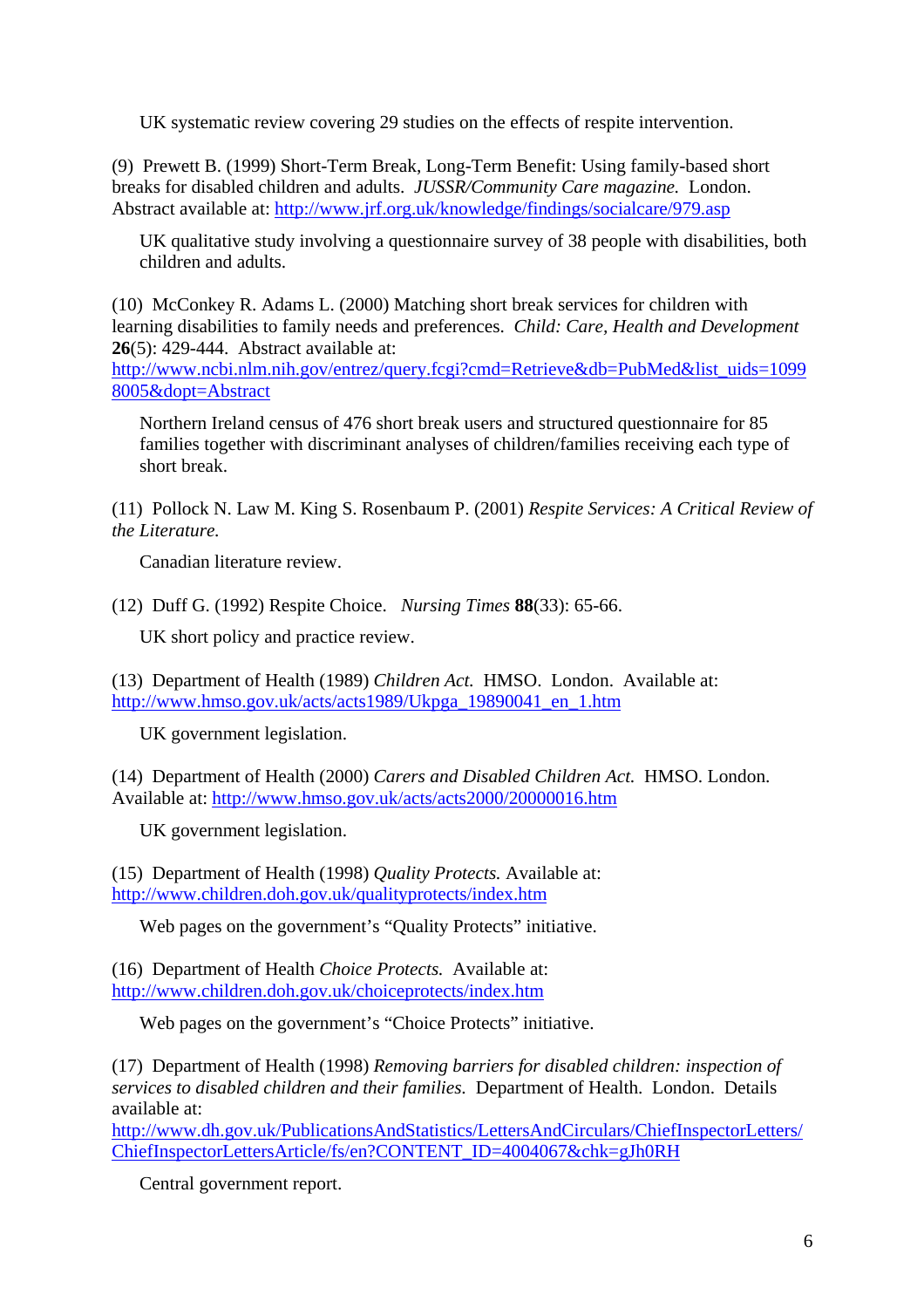(18) Mog B. (1998) *Disabled children directions for their future care.* Department of Health. London. Abstract available at: http://www.dh.gov.uk/PublicationsAndStatistics/Publications/PublicationsLegislation/Publica tionsLegislationArticle/fs/en?CONTENT\_ID=4025497&chk=RxNCl4

Central government report.

(19) Hoare P. Harris M. Jackson P. Kerley S. (1998) A community survey of children with severe intellectual disability and their families: psychological adjustment, carer distress and the effect of respite care. *Journal of Intellectual Disability Research* **42**(3): 218-227. Abstract available at:

http://www.ncbi.nlm.nih.gov/entrez/query.fcgi?cmd=Retrieve&db=PubMed&list\_uids=9678 406&dopt=Abstract

Scottish cross-sectional interview study of 143 children with severe disability and an assessment of carer distress.

(20) Chadwick O. Beecham J. Piroth N. Bernard S. Taylor E. (2002) Respite Care for Children with Severe Intellectual Disability and their Families: Who Needs It? Who Receives It? *Child and Adolescent Mental Health* **7**(2): 66-72. Abstract available at: http://www.blackwellpublishing.com/abstract.asp?ref=1475- 357X&vid=7&iid=2&aid=13&s=&site=1

UK interview survey of 103 families about receipt and knowledge of short beak services.

(21) Robinson C. (1994) Making the Break from 'Respite Care': A Keynote Review. *British Journal of Learning Disabilities* **22**(2): 42-45. Abstract available at: http://nemo.unl.ac.uk:9999/SEARCH/BASIS/volnet/all/document/DDW?W%3DTI++INC+ %27%60RESPITE%27%26M%3D1%26K%3D20364%26R%3DY%26U%3D1

UK policy review.

(22) Carlin J. (2003) *Moving and Handling Survey 2002.* Shared Care Network. Available at: http://www.sharedcarenetwork.org.uk/scn/dynamic/scn28.shtml

UK report.

(23) Toocaram J.M. (1998) A holiday play scheme for children with learning disabilities. *British Journal of Community Nursing* **3**(7): 345-351.

UK descriptive study of a holiday play scheme for children with learning disabilities.

(24) Sinnett V. (1992) Children and families first in short term care. *Nursing Standard* **6**(49): 54-55.

UK service review.

(25) Minkes J. Robinson C. Weston C. (1994) Consulting the Children: interviews with children using residential respite care services. *Disability & Society* **9**(1): 47-57.

UK interview survey of 63 children with little or no speech of their views on 6 residential respite care services.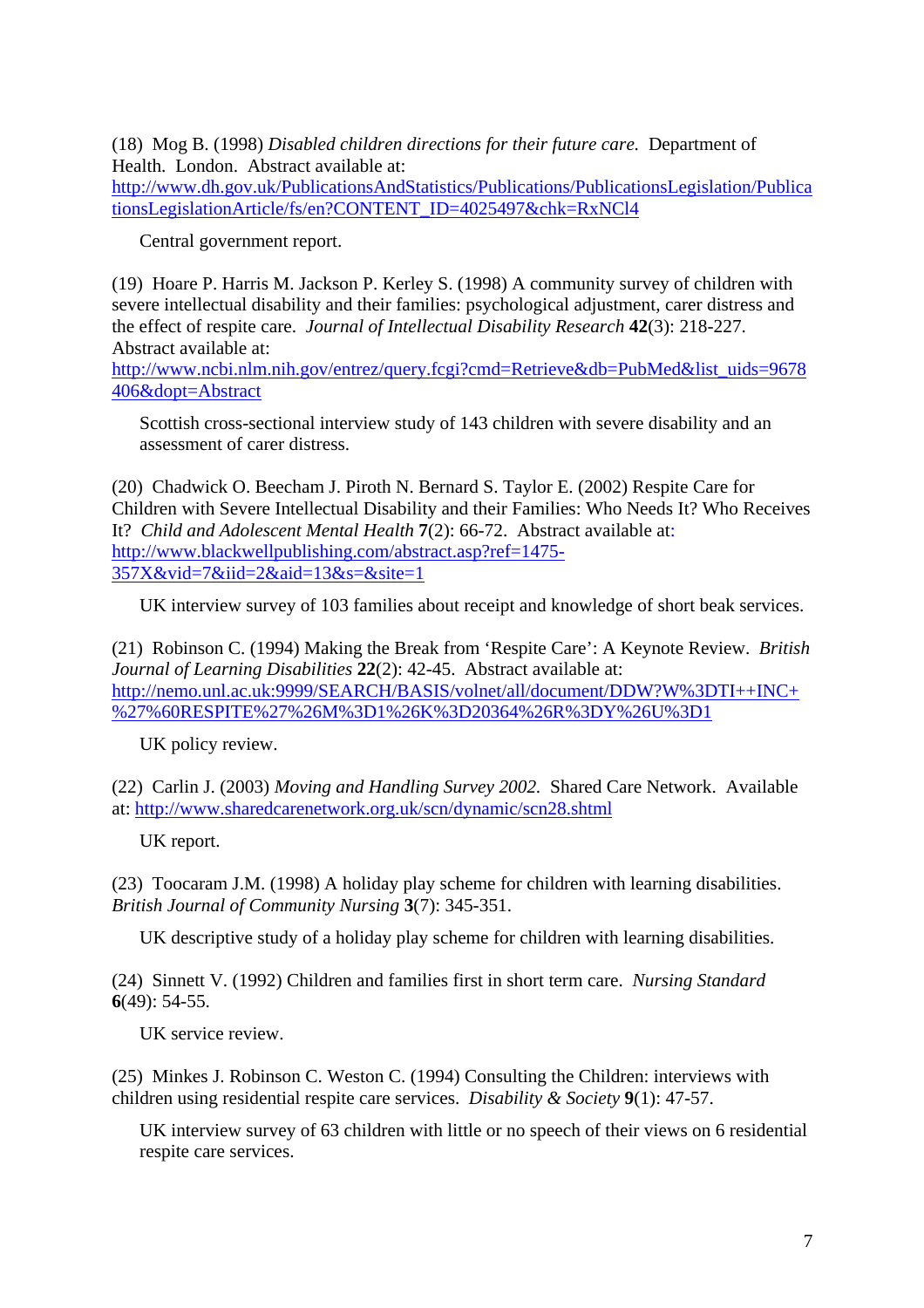(26) Heslop P. (2003) Breaking News. *Community Care* **13-19 November**: 36. Available at:

http://www.communitycare.co.uk/articles/article.asp?liarticleid=42813&liSectionID=22&sKe ys=Breaking+News&liParentID=26

UK short policy and service review.

(27) Grant G. McGrath M. (1990) Need for Respite-Care Services for Caregivers of Persons With Mental Retardation. *American Journal of Mental Retardation* **94**(6): 638-648. Abstract available at:

http://www.ncbi.nlm.nih.gov/entrez/query.fcgi?cmd=Retrieve&db=PubMed&list\_uids=2340 140&dopt=Abstract

UK semi-structured interviews with 190 families including both adults and children.

(28) Mitchell W. Sloper P. (2002) *Quality services for disabled children.* Social Policy Research Unit (University of York). York. Available at: http://www.york.ac.uk/inst/spru/pubs/rworks/sept2002-2.pdf

UK consultation of 21 parents and 27 children on notions of a quality service and 14,500 questionnaires nominating services for inclusion on a website/directory.

(29) Stalker K. Robinson C. (1994) Parents' views of different respite care services. *Mental Handicap Research* **7**(2): 97-117.

UK semi-structured interview survey with 160 parents on their use of respite care.

(30) Redmond B. Richardson V. (2003) Just Getting on with it: Exploring the Service Needs of Mothers Who Care for Young Children with Severe/Profound and Life-Threatening Intellectual Disability. *Journal of Applied Research in Intellectual Disabilities* **16**: 205-218.

Eire semi-structured interviews with 17 mothers of severely disabled children, with content analysis.

(31) Robinson C. Jackson P. Townsley R. (2001) Short breaks for families caring for a disabled child with complex health needs. *Child & Family Social Work* **6**(1): 67-75. Available at: http://www.blackwell-synergy.com/links/doi/10.1046/j.1365- 2206.2001.00185.x/full/

UK report of two studies – semi-structured interviews with 77 families and professionals, and 39 families (40 children).

(32) Rimmerman A. (1989) Provision of Respite Care for Children With Developmental Disabilities: Changes in Maternal Coping and Stress Over Time. *Mental Retardation* **27**(2): 99-103.

Israeli study of 32 mothers of children with developmental disabilities with a comparison group of 25 mothers for home-based respite services.

(33) Bruns E.J. Burchard J.D. (2000) Impact of Respite Care Services for Families With Children Experiencing Emotional and Behavioral Problems. *Children's Services: Social Policy, Research, and Practice* **3**(1): 39-61.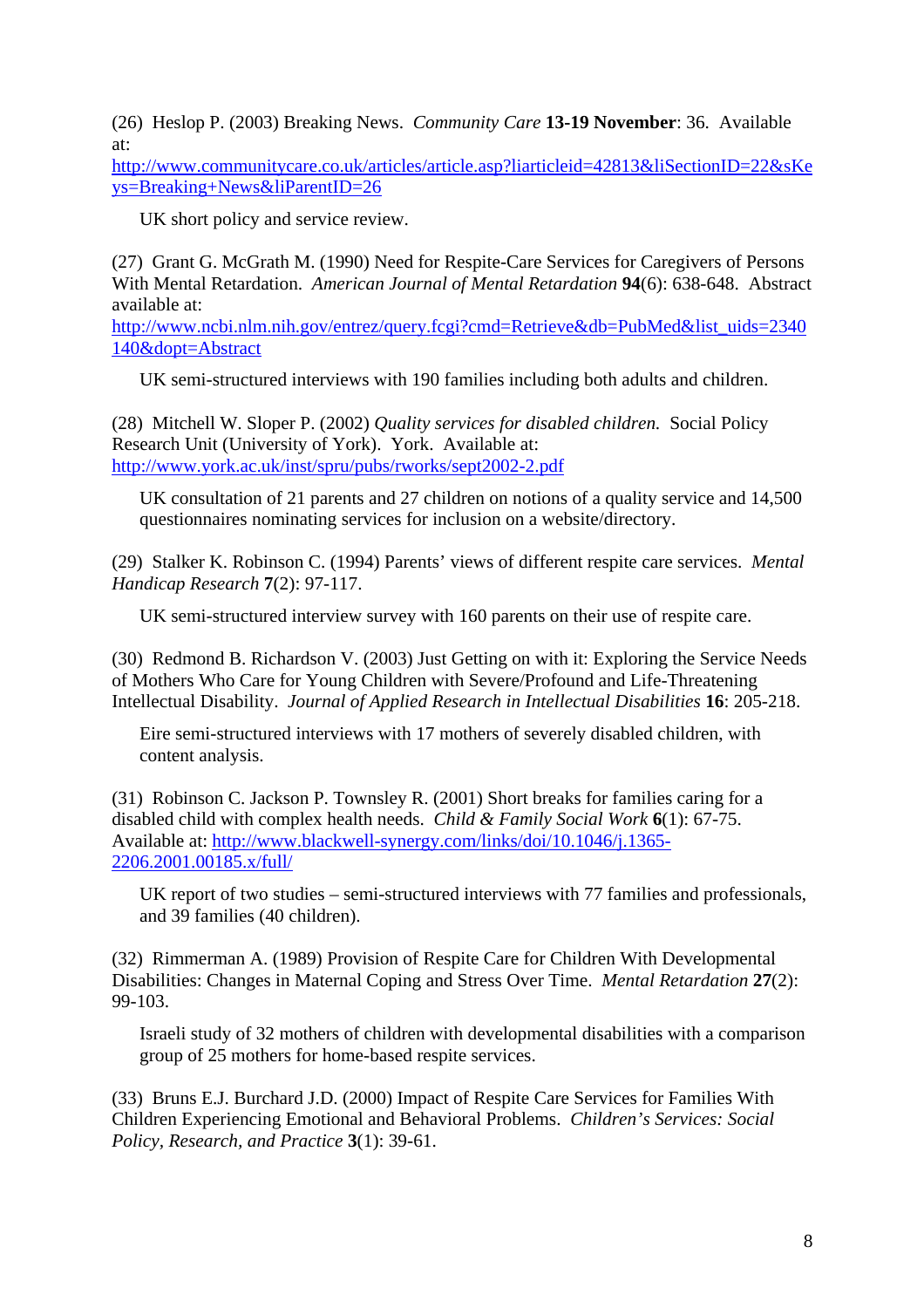US controlled longitudinal study where there were 3 groups (73 families) including 33 families that received respite care and a control group of 28 families.

(34) Chan J.B. Sigafoos J. (2000) A Review of Child and Family Characteristics Related to the Use of Respite Care in Developmental Disability Services. *Child & Youth Care Forum* **29**(1): 27-37.

Australian literature review.

(35) Heslop P. Byford S. Weatherley H. (2003) *Better Rewards: The costs and effectiveness of employing salaried support carers to reduce waiting lists for short-term care.* Shared Care Network. Bristol. Abstract available at: http://www.sharedcarenetwork.org.uk/scn/dynamic/scn15.shtml

UK survey of 10 providers of short break services, 73 families receiving a service, 33 families waiting to receive a service and 86 carers providing short break care.

(36) Tarleton B. Macaulay F. (2002) *Better for the break?* Barnardos. Basildon, Essex. Summary available at: http://www.bris.ac.uk/Depts/NorahFry/better/findings.pdf

Survey of nearly 300 families with autistic spectrum disorders and over 300 service providers.

(37) Hatton, C., Akram, Y., Shah, R., Robertson, J. & Emerson, E. (2002). *Supporting South Asian families with a child with severe disabilities*. Institute for Health Research, Lancaster University: Lancaster (Department of Health).

UK review.

(38) McGill P. (1996) Summer holiday respite provision for the families of children and young people with learning disabilities. *Child: Care, Health and Development* **22**(3): 203- 212. Abstract available at:

http://www.ncbi.nlm.nih.gov/entrez/query.fcgi?cmd=Retrieve&db=PubMed&list\_uids=8735 674&dopt=Abstract

UK descriptive study with semi-structured interviews with 18 families using the scheme and 5 who did not.

(39) Flynn R. (2002) *Short breaks: Providing better access and more choice for Black disabled children and their parents.* The Policy Press. Bristol. Summary available at: http://www.jrf.org.uk/knowledge/findings/socialcare/582.asp

UK postal survey of 24 short break schemes in England, interviews with nine children and young people and a review of UK literature.

(40) Gerard K. (1990) Determining the contribution of residential respite care to the quality of life of children with severe learning difficulties. *Child: care, health and development* **16**: 177-188.

UK postal questionnaire survey of 3 residential homes and a users'-perspective review.

(41) Caldwell J. Heller T. (2003) Management of respite and personal assistance services in a consumer-directed family support programme. *Journal of Intellectual Disability Research* **47**(4/5): 352-366. Abstract available at: